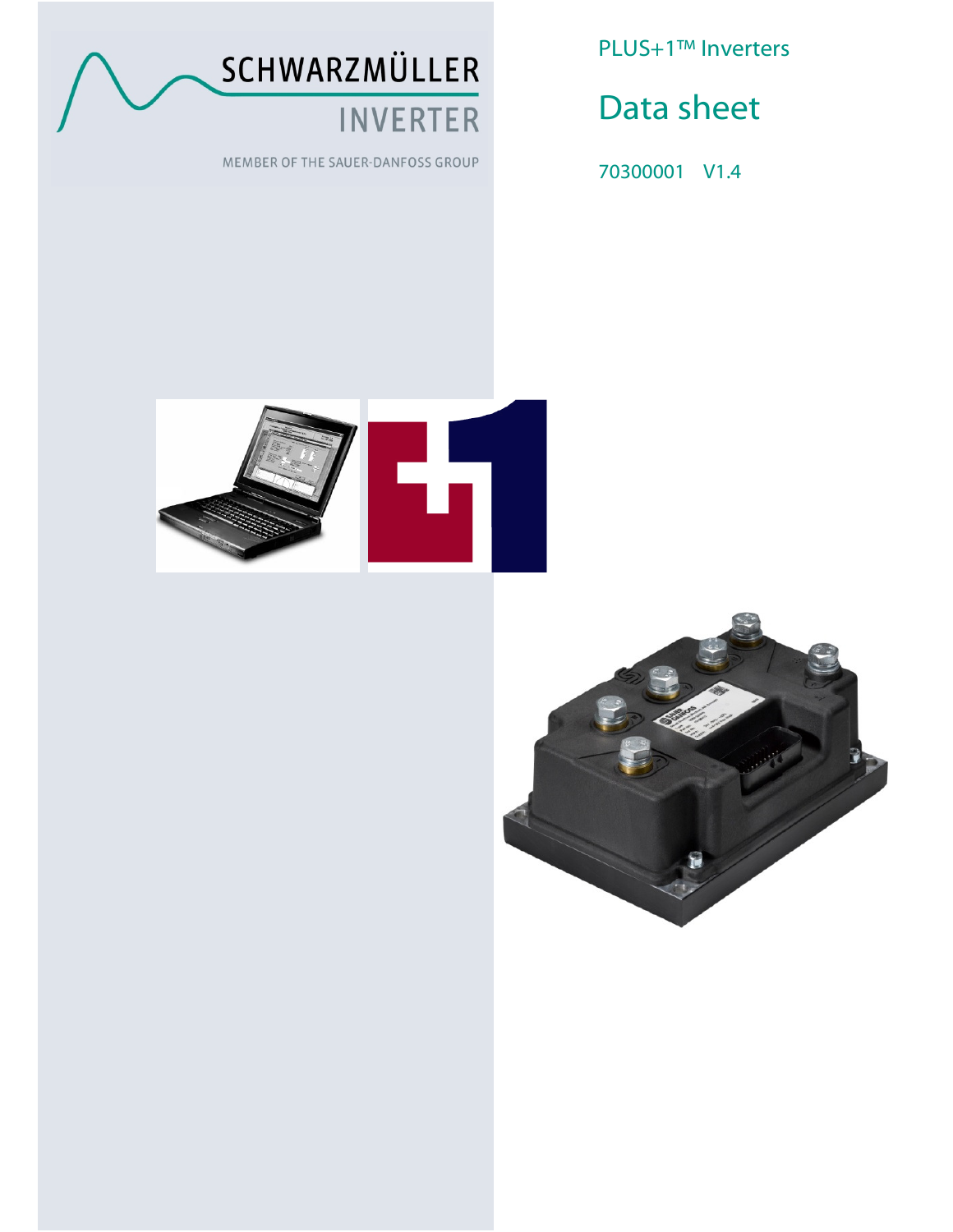

### **Versions**

#### Version History

#### Table of Versions

| <b>Date</b> | Page           | <b>Description</b>                                 | <b>Version</b> |
|-------------|----------------|----------------------------------------------------|----------------|
| 08.09.2010  | All            | Complete rework of old document, new format,       | 1.0            |
|             |                | change over to Versions                            |                |
| 27.01.2010  | All            | Mlxx-X1 added                                      | 1.1            |
| 09.02.2011  | 3.5.9          | Status update availability                         | 1.2            |
|             |                | Remark added, that "sensor supply" for MIxx-X1 has |                |
|             |                | a constant value.                                  |                |
| 22.03.2012  | $\overline{2}$ | MI08 updated after development / MI14 deleted      | 1.3            |
| 20.06.2012  | 2, 4, 5        | MI08 update after release, Legend update page 2/4  | 1.4            |
|             |                | new pages 4/5 was former page 10                   |                |
|             | 2              | New words for nominal, maximum, peak current       |                |

Schwarzmüller Inverter welcomes suggestions to improve our documentation. If you have suggestions for improving this document, please contact Schwarzmüller Inverter at info@schwarzmueller-inverter.com.

© 2011, Schwarzmüller Inverter

Schwarzmüller Inverter can accept no responsibility for possible errors in catalogs, brochures and other printed material. Schwarzmüller Inverter reserves the right to alter its products without prior notice. This also applies to products already ordered provides that such alterations can be made without affecting agreed specifications. All trademarks in this material are properties of the respective owners. Sauer-Danfoss ,the Sauer-Danfoss logotype, the Sauer-Danfoss S-icon, PLUS+1™, what really matters is inside® and Know-How in Motion™ are trademarks of the Sauer-Danfoss Group.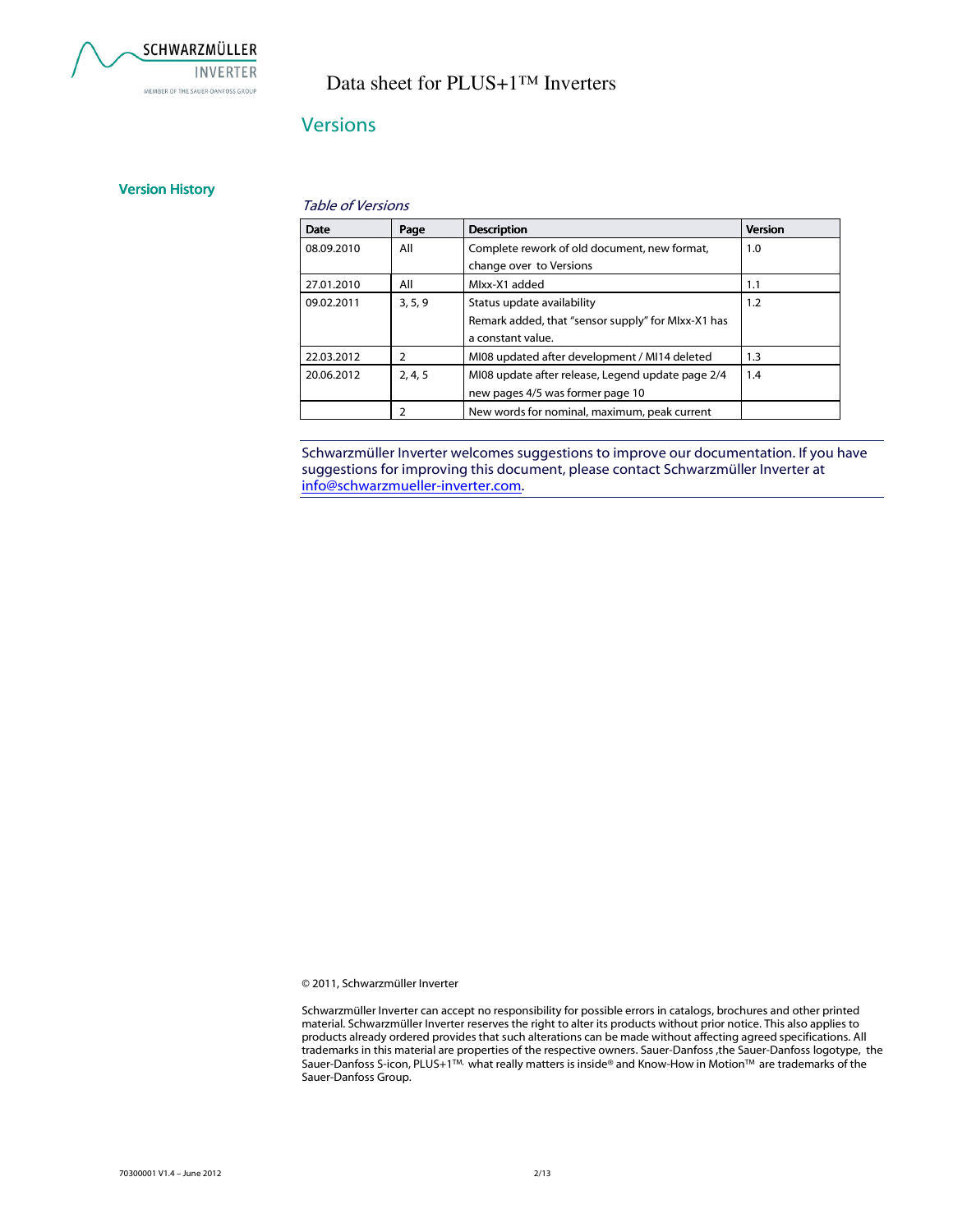### Power data

| Type: MI-                                        |         | 24/240          | 24/300      | 24/400      | 24/550      | 24 V |
|--------------------------------------------------|---------|-----------------|-------------|-------------|-------------|------|
| Size                                             |         | MI03            | <b>MI04</b> | <b>MI06</b> | <b>MI08</b> |      |
| Nominal voltage [VDC]                            |         |                 |             | 24          |             |      |
| Voltage range [VDC]                              |         | 1636            |             |             |             |      |
| $3 \sim$ Continuous current [Arms] <sup>1)</sup> |         | 120             | 150         | 200         | 275         |      |
| $3 \sim$ Nominal current [Arms] <sup>2)</sup>    |         | 240             | 300         | 400         | 550         |      |
| $3 \sim$ Boost current [Arms] <sup>3)</sup>      |         | 260             | 330         | 420         | 600         |      |
| $3$ ~ Output voltage [Vrms] <sup>4)</sup>        |         | $3 \times 0$ 16 |             |             |             |      |
| Dimensions [mm]                                  | W       | 140             | 140         | 140         | 150         |      |
|                                                  | H       | 200             | 200         | 200         | 225         |      |
|                                                  | $D^{5}$ | 90/110          | 90/110      | 100/120     | 100/120     |      |
| Weight [kg]                                      |         | 2,8             | 3,0         | 3.5         | 4,1         |      |
| Power connectors                                 |         | M6              | M8          | M10         | M10         |      |

| Type: MI-                                       | 48/180      | 48/300      | 48/400      | 48/550      | 36-48 V |
|-------------------------------------------------|-------------|-------------|-------------|-------------|---------|
| <b>Size</b>                                     | <b>MI03</b> | <b>MI04</b> | <b>MI06</b> | <b>MI08</b> |         |
| Nominal voltage [VDC]                           |             |             | 36 or 48    |             |         |
| Voltage range [VDC]                             |             |             | 1862        |             |         |
| $3 \sim$ Continous current [Arms] <sup>1)</sup> | 100         | 150         | <b>200</b>  | 275         |         |
| $3 \sim$ Nominal current [Arms] <sup>2)</sup>   | 180         | 300         | 400         | 550         |         |
| $3 \sim$ Boost current [Arms] <sup>3)</sup>     | 200         | 330         | 420         | 600         |         |
| $3$ ~ Output voltage [Vrms] <sup>4)</sup>       |             |             |             |             |         |
| Dimensions [mm]<br>W                            | 140         | 140         | 140         | 150         |         |
| H                                               | <b>200</b>  | 200         | 200         | 225         |         |
| $D^{5}$                                         | 90/110      | 90/110      | 100/120     | 100/120     |         |
| Weight [kg]                                     | 2,8         | 3,0         | 3.5         | 4,1         |         |
| Power connectors                                | M6          | M8          | M10         | M10         |         |

| Type: MI-                                       |           | 80/80       | 80/300      | 80/400          | 80/650  | <b>80V</b> |
|-------------------------------------------------|-----------|-------------|-------------|-----------------|---------|------------|
| Size                                            |           | <b>MI03</b> | <b>MI08</b> | <b>MI08</b>     | $MI-20$ |            |
| Nominal voltage [VDC]                           |           |             |             | 80              |         |            |
| Voltage range [VDC]                             |           |             |             | 40105           |         |            |
| $3 \sim$ Continuos current [Arms] <sup>1)</sup> |           | 40          | 150         | 200             | 325     |            |
| $3 \sim$ Nominal current [Arms] <sup>2)</sup>   | 80        | 300         | 400         | 650             |         |            |
| $3 \sim$ Boost current [Arms] <sup>3)</sup>     | 90        | 330         | 440         | 715             |         |            |
| $3 \sim$ Output voltage [Vrms] <sup>4)</sup>    |           |             |             | $3 \times 0$ 53 |         |            |
| Dimensions [mm]                                 | W         | 140         | 150         | 150             | 280     |            |
|                                                 | H         | 200         | 225         | 225             | 280     |            |
|                                                 | $D^{(5)}$ | 90/110      | 100/120     | 100/120         | 141     |            |
| Weight [kg]                                     |           | 2,8         | 4,1         | 4,1             | 11,5    |            |
| Power connectors                                |           | M6          | M10         | M10             | M10     |            |

#### Legend:

**xx/yyy**  In pilot production - samples available

Product under development – require for availability

 $1)$  @ 8kHz switching frequency

- $^{2)}$  S2 2min
- $3)$  for 10 seconds
- <sup>4)</sup>  $\omega$  input voltage = nominal voltage

 $<sup>5)</sup>$  plate / fins</sup>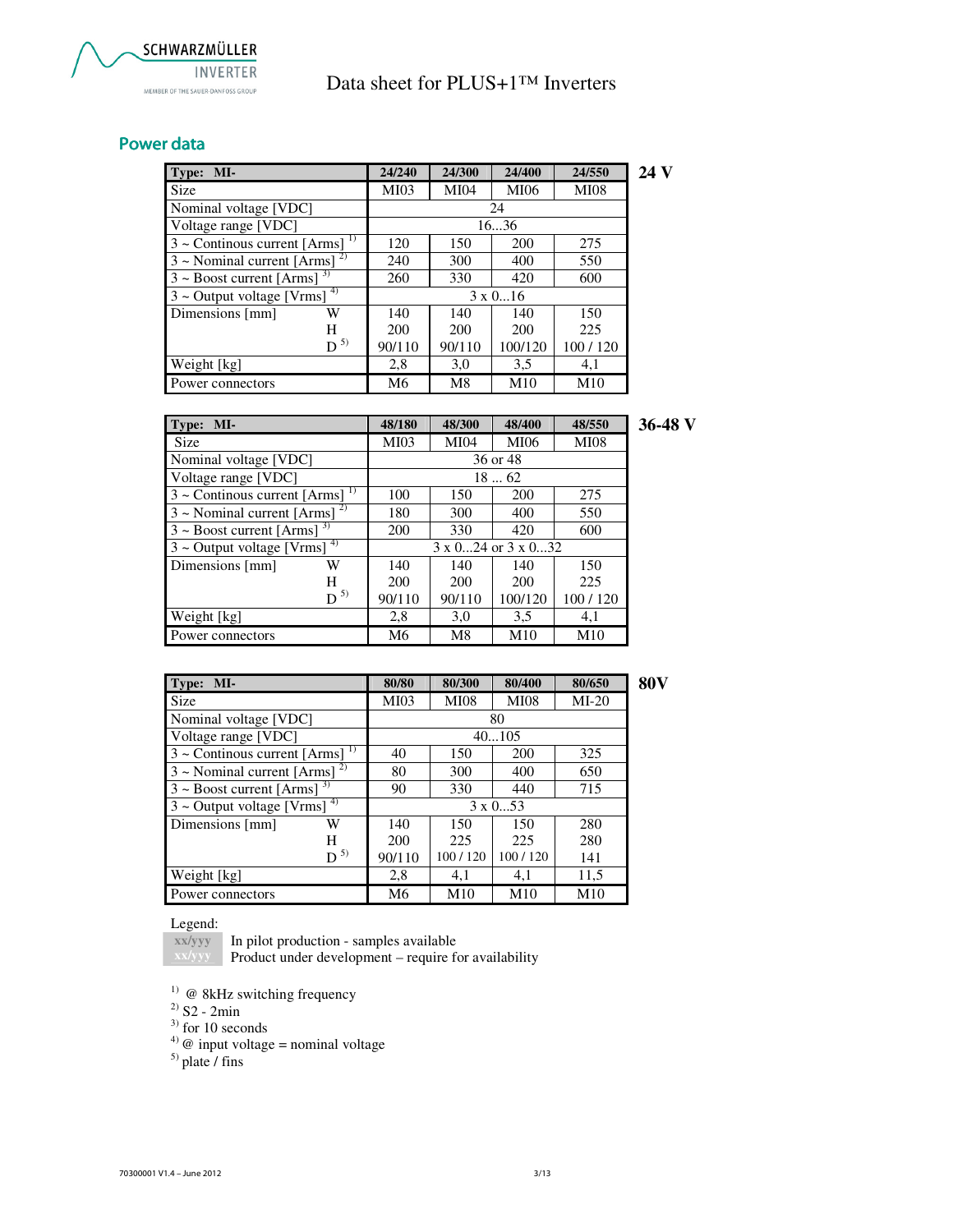

### **Dimensions**

| Type: MI-       |              | <b>MI03</b> | <b>MI04</b> | <b>MI06</b> | <b>MI08</b> | <b>MI20</b> |
|-----------------|--------------|-------------|-------------|-------------|-------------|-------------|
| Dimensions [mm] | W            | 140         | 140         | 140         | 150         | 280         |
|                 | Н            | 200         | <b>200</b>  | 200         | 225         | 280         |
|                 | Base plate D | 90          | 90          | 100         | 100         | 101         |
|                 | Heat sink D  | l 10        | 110         | 120         | 120         | 141         |



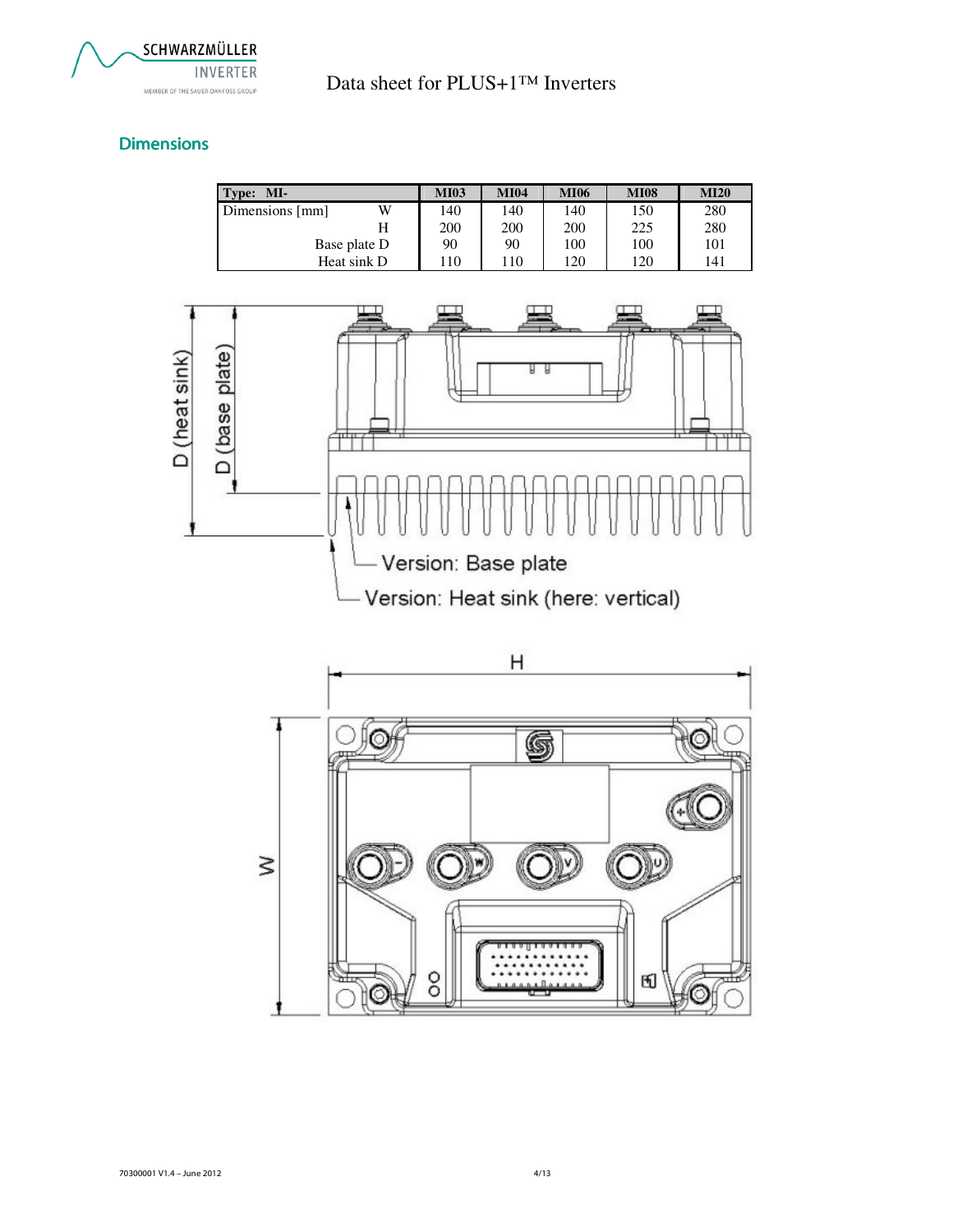

## Other characteristics

| Switching frequency                          | 8kHz standard; adjustable 4, 8, 12, 16 kHz                         |
|----------------------------------------------|--------------------------------------------------------------------|
| Efficiency                                   | about 95% at nominal output                                        |
| Output frequency                             | $0300$ Hz                                                          |
| Tolerable supply voltage drop                | Down to 50% of nominal voltage for max. 50ms.                      |
| Ambient temperature range                    | $-40^{\circ}$ F $122^{\circ}$ F<br>$-40^{\circ}$ C $50^{\circ}$ C; |
| Maximum heat-sink temperature @ full current | 85°C;<br>$185^{\circ}F$                                            |
| Heat-sink switch off temperature             | $85^{\circ}$ C:<br>$185^{\circ}F$                                  |
| Relative humidity                            | 100%, condensation is allowed                                      |
| Operation signal                             | 2 built-in LEDs (red and green)                                    |
| Signal line connectors                       | AMP-Seal 35 pins                                                   |
| IP protection                                | IP67 with membrane                                                 |
| EMC/ESD                                      | EN 12895 (EN61000-6-2 / EN61000-6-3 / EN61000-4-2 /                |
|                                              | EN61000-4-3)                                                       |
|                                              | SAE J1113-13                                                       |
|                                              | CISPR 25 Class1                                                    |
|                                              | $ISO7637 / 1-3$ (only for $24V$ – models)                          |
|                                              | ISO 11452-2 level IV                                               |
| Safety of industrial trucks - electrical     | EN 1175                                                            |
| requirements                                 |                                                                    |
| Vibration, broad-band random, resonance      | EN 60068-2-64 / EN 60068-2-28                                      |
| Shock                                        | EN 60068-2-27                                                      |
| Bump                                         | EN 60068-2-29                                                      |
| Cold                                         | EN 60068-2-1                                                       |
| Heat                                         | EN 60068-2-2                                                       |
| Change of temperature                        | EN 60068-2-14                                                      |
| Damp heat, cyclic                            | EN 60068-2-30                                                      |
| UL                                           | UL583 listed                                                       |
| Chemical resistance                          | ISO 16750-5                                                        |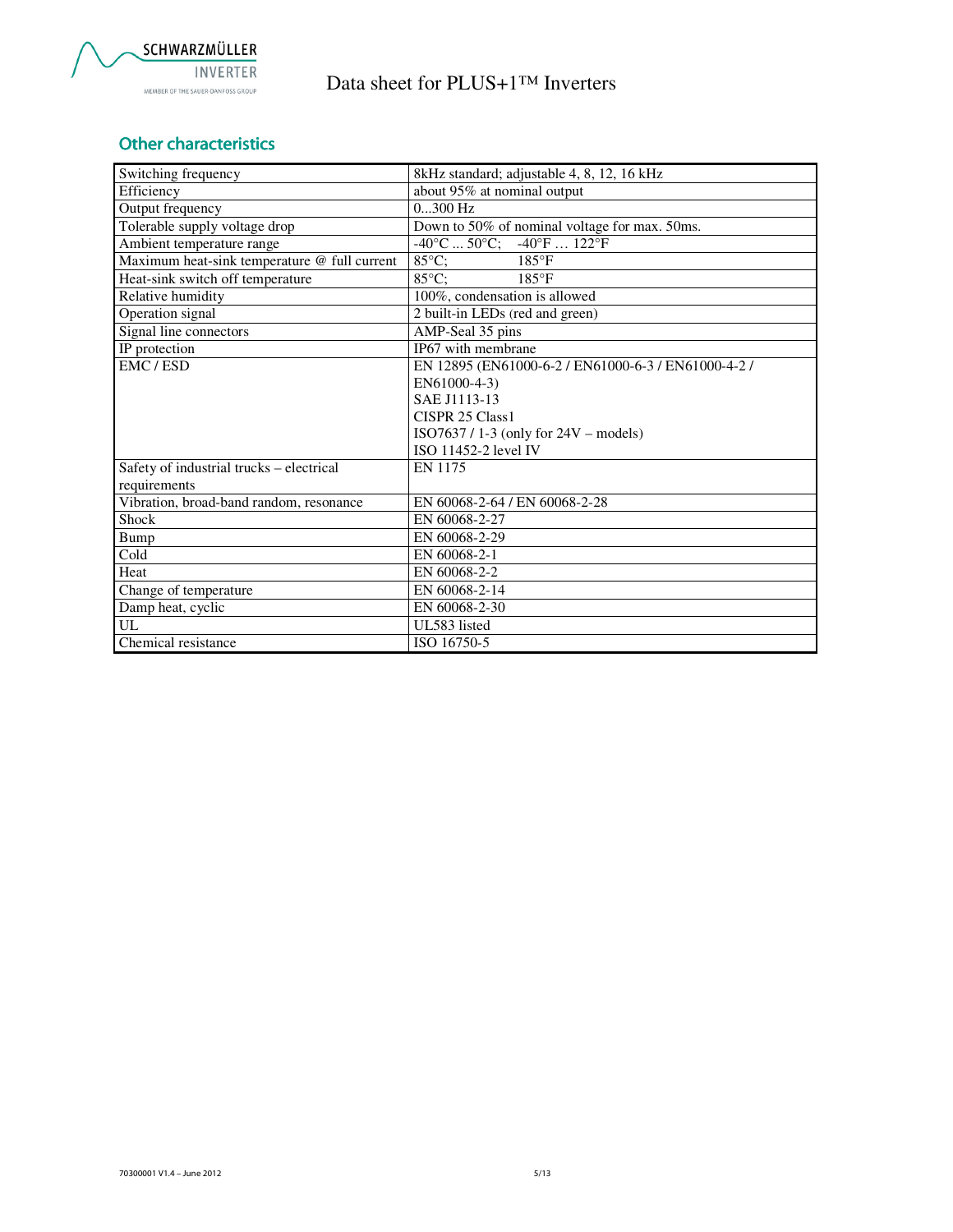# AMPSEAL 35 pin connector for version MIxx-S

| Power supply $-$ (Ground)                       | $C1-P1$             |
|-------------------------------------------------|---------------------|
| Power supply $+$                                | $C1-P2$             |
| <b>CANH</b>                                     | $C1-P3$             |
| <b>CANL</b>                                     | $C1-P4$             |
| Power supply $-$ (Ground)                       | $C1-P5$             |
| <b>CANH</b>                                     | $C1-P6$             |
| <b>CANL</b>                                     | $C1-P7$             |
| IO supply input                                 | $C1-P8$             |
| IO supply output                                | $C1-P9$             |
| AIN unipolar                                    | $C1-P10$            |
| <b>AIN</b> bipolar                              | $C1-P11$            |
| Power supply – (Ground)                         | $C1-P12$            |
| DOUT safety /PWMOUT safety/ DIN                 | $C1-P13$            |
| <b>DOUT / PWMOUT / DIN</b>                      | $C1-P14$            |
| <b>DOUT / PWMOUT / DIN</b>                      | $C1-P15$            |
| POUT / DOUT / PWMOUT / DIN                      | $C1-P16$            |
| Encoder channel A                               | $C1-P17$            |
| <b>DIN / DIN PU</b>                             | $C1-P18$            |
| <b>DIN</b>                                      | $C1-P19$            |
| <b>DIN</b>                                      | $\overline{C1-P20}$ |
| <b>DIN</b>                                      | $C1-P21$            |
| AIN bipolar                                     | $C1-P22$            |
| Sensor supply                                   | $C1-P23$            |
| DOUT MC / PWMOUT MC                             | $C1-P24$            |
| <b>DOUT / PWMOUT / DIN</b>                      | $C1-P25$            |
| <b>DOUT / PWMOUT / DIN</b>                      | $C1-P26$            |
| POUT safety / DOUT safety / PWMOUT safety / DIN | $C1-P27$            |
| <b>Encoder supply</b>                           | $C1-P28$            |
| Encoder channel B                               | $C1-P29$            |
| DIN / DIN PU                                    | $C1-P30$            |
| <b>DIN</b>                                      | $C1-P31$            |
| <b>DIN</b>                                      | $C1-P32$            |
| <b>DIN</b>                                      | $C1-P33$            |
| Rheo                                            | $C1-P34$            |
| Power supply - (Ground)                         | $C1-P35$            |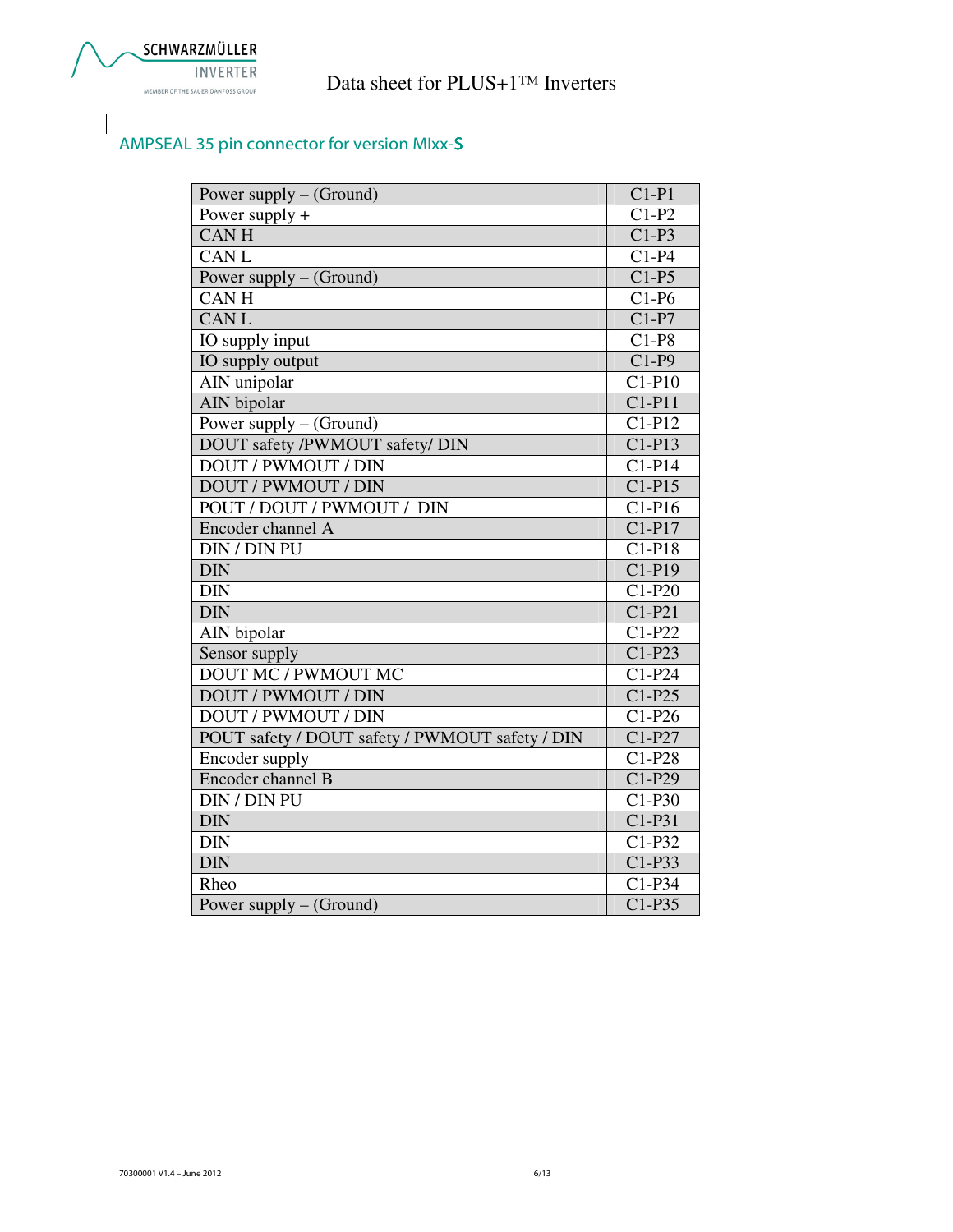### AMPSEAL 35 pin connector for version MIxx-X1 with reduced numbers of IOs

| Power supply – (Ground)                         | $C1-P1$              |
|-------------------------------------------------|----------------------|
| Power supply $+$                                | $C1-P2$              |
| <b>CANH</b>                                     | $C1-P3$              |
| <b>CANL</b>                                     | $C1-P4$              |
| Power supply – (Ground)                         | $C1-P5$              |
| <b>CANH</b>                                     | $C1-P6$              |
| <b>CANL</b>                                     | $C1-P7$              |
| IO supply input                                 | $C1-P8$              |
| IO supply output                                | $C1-P9$              |
| AIN unipolar                                    | $C1-P10$             |
| AIN bipolar                                     | $C1-P11$             |
| Power supply $-$ (Ground)                       | $C1-P12$             |
| Not connected                                   | $C1-P13$             |
| Not connected                                   | $C1-P14$             |
| Not connected                                   | $C1-P15$             |
| Not connected                                   | $C1-P16$             |
| Encoder channel A                               | $C1-P17$             |
| <b>DIN / DIN PU</b>                             | $\overline{C}$ 1-P18 |
| <b>DIN</b>                                      | $C1-P19$             |
| <b>DIN</b>                                      | $C1-P20$             |
| <b>DIN</b>                                      | $C1-P21$             |
| AIN bipolar                                     | $C1-P22$             |
| Sensor supply +10V (not programmable)           | $C1-P23$             |
| <b>DOUT MC / PWMOUT MC</b>                      | $C1-P24$             |
| <b>DOUT / PWMOUT / DIN</b>                      | $C1-P25$             |
| Not connected                                   | $C1-P26$             |
| POUT safety / DOUT safety / PWMOUT safety / DIN | $C1-P27$             |
| Encoder supply                                  | $C1-P28$             |
| Encoder channel B                               | $C1-P29$             |
| DIN / DIN PU                                    | $C1-P30$             |
| <b>DIN</b>                                      | $C1-P31$             |
| <b>DIN</b>                                      | $C1-P32$             |
| <b>DIN</b>                                      | $C1-P33$             |
| Rheo                                            | $C1-P34$             |
| Power supply - (Ground)                         | $C1-P35$             |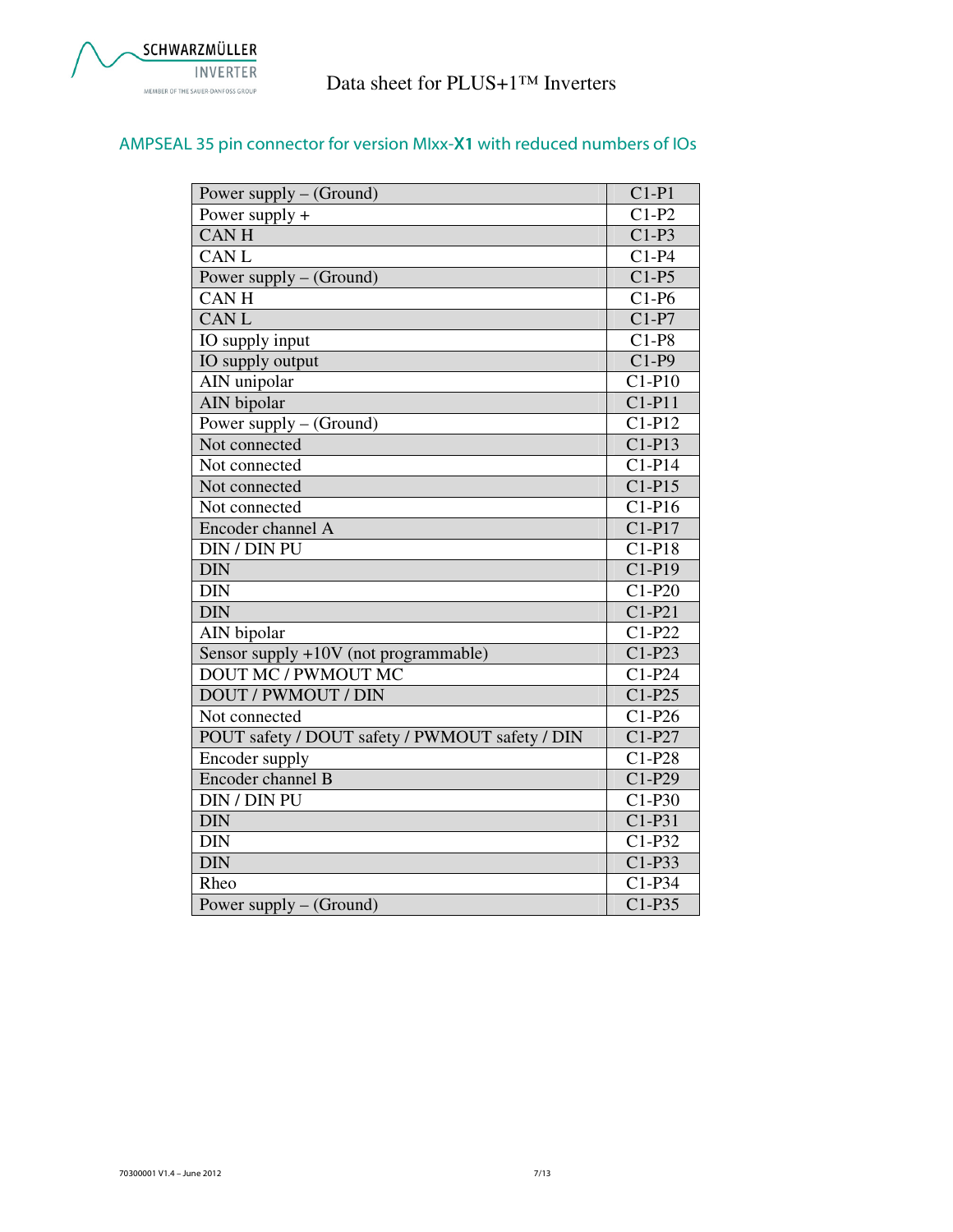#### Interface

| Type: MI                                     | 24/xxx          | $36 - 48/xxx$                                             | <b>80/xxx</b>    |  |
|----------------------------------------------|-----------------|-----------------------------------------------------------|------------------|--|
| Power supply +                               |                 | Power supply input for internal power supplies of control |                  |  |
|                                              |                 | circuits                                                  |                  |  |
| Input voltage range [VDC]                    | 1636            | 1862                                                      | 40.105           |  |
| Supply current (typ.) @ nominal voltage [A]  | 0,24            | 0,13                                                      | 0,1              |  |
| Inrush current $[A]$ (<100ms)                | $\overline{24}$ | $\overline{10}$                                           | 12               |  |
| <b>Power supply - (Ground)</b>               |                 | Power supply and signal ground                            |                  |  |
| Internal structure                           |                 | Connection with minus power supply                        |                  |  |
| <b>DIN</b>                                   |                 | Digital input with pull down                              |                  |  |
| Logic                                        |                 | high-active                                               |                  |  |
| Input resistance $[\Omega]$                  | 18 k            | 18k                                                       | 47 k             |  |
| Low-level [V] max.                           | 3,75            | 3,75                                                      | 3,75             |  |
| High-level [V] min.                          | 9,0             | 9,0                                                       | 9.0              |  |
| Protection                                   |                 |                                                           |                  |  |
| Max. input voltage [V]                       | $\overline{36}$ | 62                                                        | $\overline{105}$ |  |
| Max. input voltage spikes for $< 100$ ms [V] | 36              | 72                                                        | 120              |  |
| <b>DIN PU</b>                                |                 | Digital input with pull up resistor to $+15V$             |                  |  |
| Logic                                        |                 | low-active                                                |                  |  |
| Input resistance [ $\Omega$ ] to +15V        | 1,1 k           | 1,1 k                                                     | 1.1k             |  |
| Low-level [V] max.                           | 3,75            | 3,75                                                      | 3,75             |  |
| High-level [V] min.                          | 9,0             | 9,0                                                       | 9.0              |  |
| Protection                                   |                 |                                                           |                  |  |
| Max. input voltage [V]                       | 36              | 62                                                        | 105              |  |
| Max. input voltage spikes for $<$ 100ms [V]  | 36              | 72                                                        | 120              |  |
| <b>AIN</b> unipolar                          |                 | Analog input unipolar                                     |                  |  |
| Resolution                                   |                 | 12 bit                                                    |                  |  |
| Input resistance $[\Omega]$                  |                 | 120k                                                      |                  |  |
| Voltage range [V]                            |                 | $0\mathrel{{.}\,{.}} 10$                                  |                  |  |
| Recommended resistance range of external     |                 | 1k.10k                                                    |                  |  |
| potentiometer $[\Omega]$                     |                 |                                                           |                  |  |
| Protection                                   |                 |                                                           |                  |  |
| Max. input voltage [V]                       | 36              | 62                                                        | 105              |  |
| Max. input voltage spikes for $<$ 100ms [V]  | 36              | 72                                                        | 120              |  |
| <b>AIN</b> bipolar                           |                 | Analog input bipolar                                      |                  |  |
| Resolution                                   | 12 bit          |                                                           |                  |  |
| Input resistance $[\Omega]$                  | 120k            |                                                           |                  |  |
| Voltage range [V]                            | $-1010$         |                                                           |                  |  |
| Recommended resistance range of external     | $1k$ $10k$      |                                                           |                  |  |
| potentiometer $[\Omega]$                     |                 |                                                           |                  |  |
| Protection                                   |                 |                                                           |                  |  |
| Max. input voltage [V]                       | 36              | 62                                                        | 105              |  |
| Max. input voltage spikes for $< 100$ ms [V] | 36              | 72                                                        | 120              |  |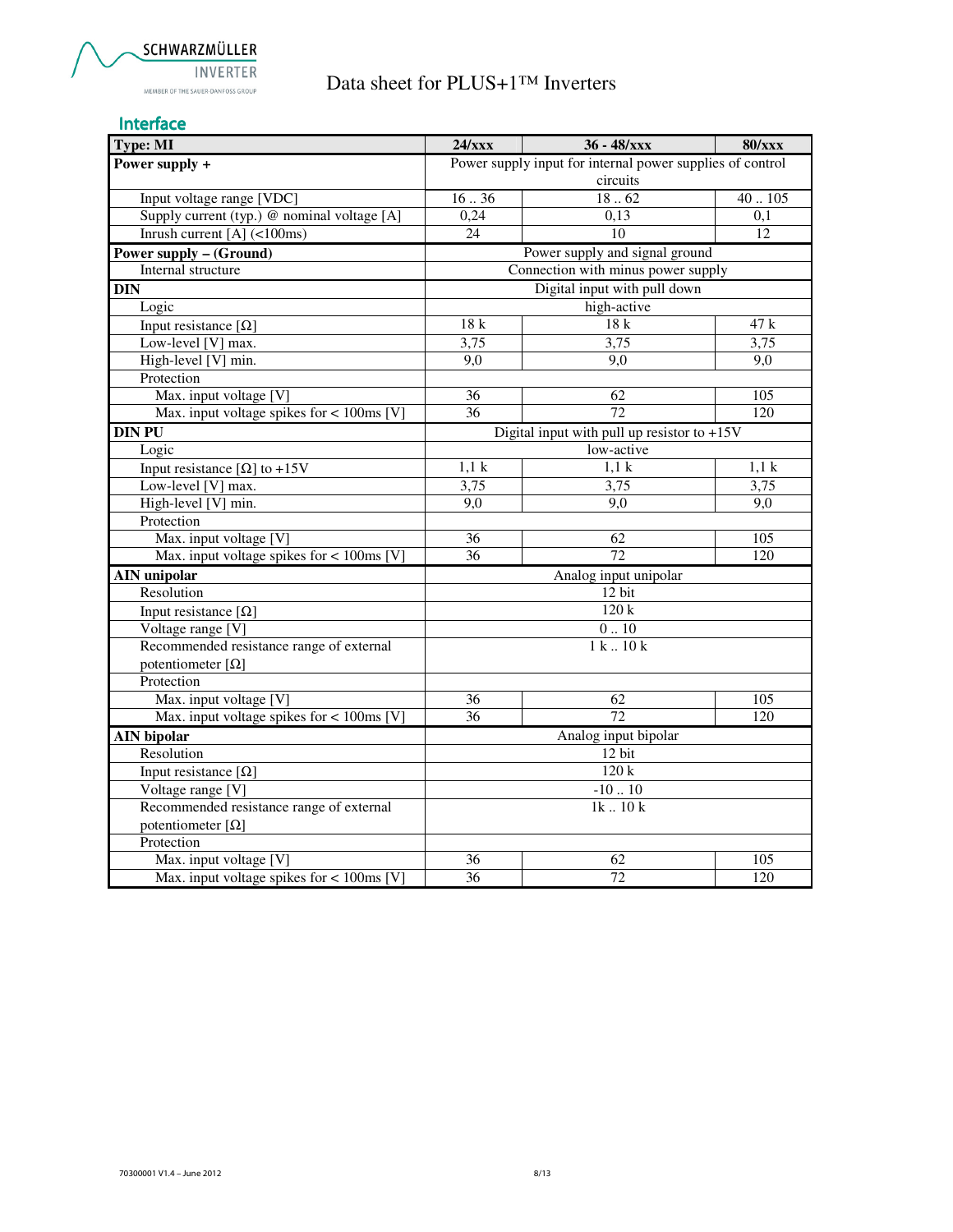#### Interface

| <b>Type: MI</b>                                                               | 24/xxx                                                 | 36 - 48/xxx                                            | <b>80/xxx</b> |
|-------------------------------------------------------------------------------|--------------------------------------------------------|--------------------------------------------------------|---------------|
| IO supply input                                                               |                                                        | Power supply input for IOs                             |               |
| Maximum current [ADC]                                                         |                                                        | 8,0                                                    |               |
| Voltage range                                                                 |                                                        |                                                        |               |
| Max. input voltage [V]                                                        | 36                                                     | 62                                                     | 105           |
| Min. input voltage [VDC]                                                      |                                                        | $\overline{12}$                                        |               |
| IO supply output                                                              |                                                        | Power supply output for IOs                            |               |
| Maximum current [ADC]                                                         |                                                        | 8,0                                                    |               |
| Output voltage                                                                |                                                        | IO supply input                                        |               |
| <b>DOUT</b>                                                                   |                                                        | Digital output                                         |               |
| Internal structure                                                            |                                                        | low-side-switch with free wheeling diode               |               |
| Cathode of free wheeling diode connected to                                   |                                                        | IO supply output                                       |               |
| Signal condition                                                              |                                                        | Reactions time minimum 1ms,                            |               |
|                                                                               |                                                        | dependent of application SW loop time.                 |               |
| Nominal current [A]                                                           |                                                        | 2,0                                                    |               |
| Maximum current $[A]$ <sup>6)</sup>                                           |                                                        | $\overline{3,0}$                                       |               |
| Resistance to minus power supply [Ohm]                                        |                                                        | 136 k                                                  |               |
| Maximum load resistance [Ohm]                                                 | 45 k                                                   | 266 k                                                  | 468 k         |
| (A higher resistance works, but will be detected as "Output<br>disconnected") |                                                        |                                                        |               |
| <b>PWMOUT</b>                                                                 |                                                        | Digital output                                         |               |
| Internal structure                                                            |                                                        | low-side-switch with free wheeling diode               |               |
| Cathode of free wheeling diode connected to                                   |                                                        | $\overline{IO}$ supply output                          |               |
| Signal condition                                                              |                                                        | Programmable PWM signal from 0% to 100% with 10% step. |               |
|                                                                               |                                                        | $PWM$ frequency = $100Hz$ .                            |               |
| Nominal current [A]                                                           |                                                        | 2,0                                                    |               |
| Maximum current $[A]$ <sup>6)</sup>                                           |                                                        | 3,0                                                    |               |
| Resistance to minus power supply [Ohm]                                        |                                                        | 136 k                                                  |               |
| Maximum load resistance [Ohm]                                                 | 45 k                                                   | 266 k                                                  | 468 k         |
| (A higher resistance works, but will be detected as "Output                   |                                                        |                                                        |               |
| disconnected")<br><b>DOUT MC</b>                                              |                                                        | Digital output for main contactor                      |               |
| Internal structure                                                            |                                                        | low-side-switch with free wheeling diode               |               |
| Cathode of free wheeling diode connected to                                   |                                                        | Power supply +                                         |               |
| Signal condition                                                              |                                                        | Reactions time minimum 1ms,                            |               |
|                                                                               |                                                        | dependent of application SW loop time.                 |               |
| Nominal current [A]                                                           |                                                        | 2,0                                                    |               |
| Maximum current $[A]^{6}$                                                     |                                                        | 3,0                                                    |               |
| Resistance to minus power supply [Ohm]                                        |                                                        | 136 k                                                  |               |
| Maximum load resistance [Ohm]                                                 | 45 k                                                   | 266k                                                   | 468 k         |
| (A higher resistance works, but will be detected as "Output                   |                                                        |                                                        |               |
| disconnected")                                                                |                                                        |                                                        |               |
| <b>PWMOUT MC</b>                                                              |                                                        | Digital output                                         |               |
| Internal structure                                                            | low-side-switch with free wheeling diode               |                                                        |               |
| Cathode of free wheeling diode connected to                                   | Power supply +                                         |                                                        |               |
| Signal condition                                                              | Programmable PWM signal from 0% to 100% with 10% step. |                                                        |               |
|                                                                               | PWM frequency $= 100$ Hz.                              |                                                        |               |
| Nominal current [A]<br>Maximum current [A] <sup>6)</sup>                      | 2,0                                                    |                                                        |               |
|                                                                               |                                                        | 3,0<br>136k                                            |               |
| Resistance to minus power supply [Ohm]<br>Maximum load resistance [Ohm]       | 45 k                                                   | 266 k                                                  | 468 k         |
| (A higher resistance works, but will be detected as "Output                   |                                                        |                                                        |               |
| disconnected")                                                                |                                                        |                                                        |               |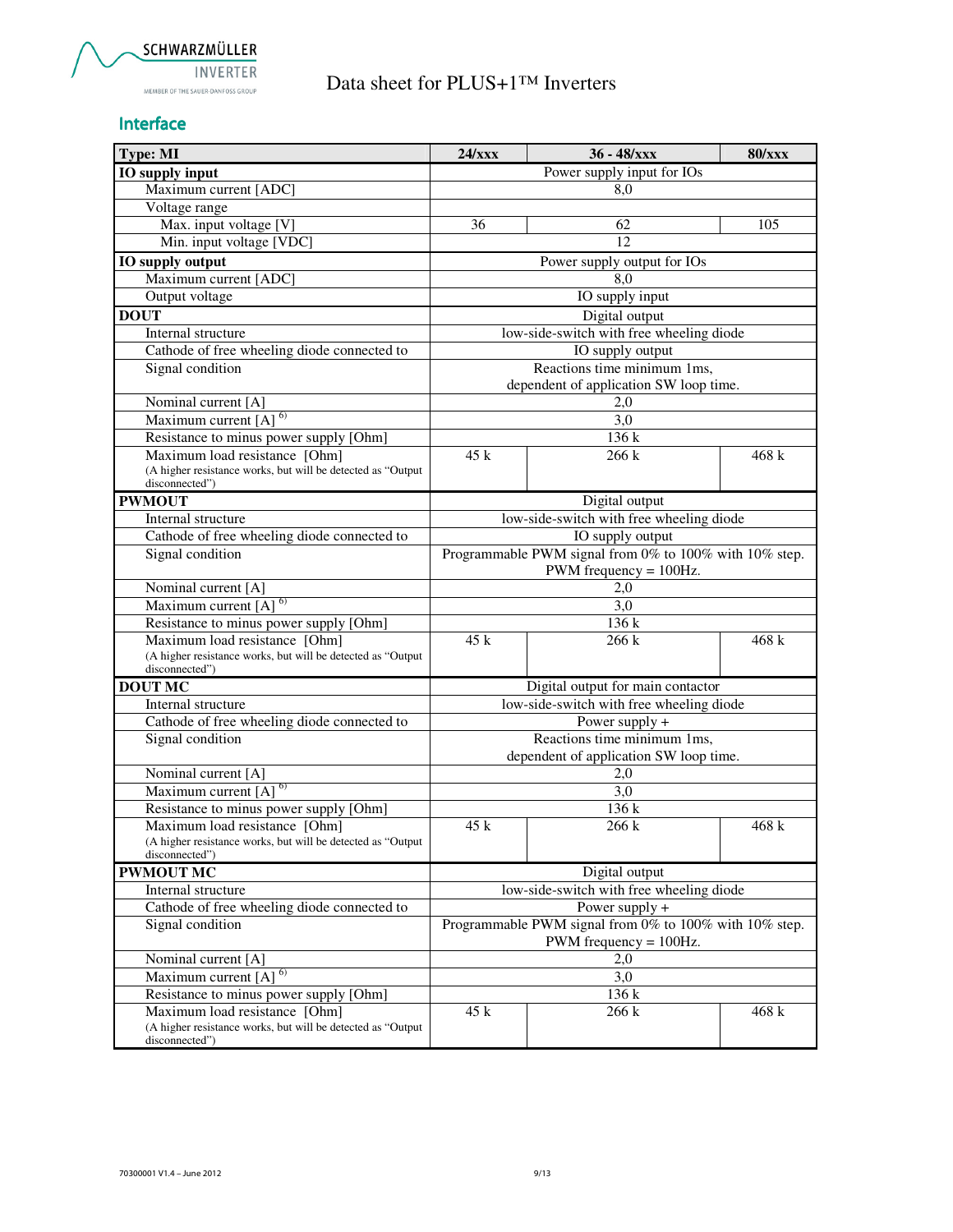

#### Interface

| Type: MI                                                                                                       | 24/xxx                                                                              | 36 - 48/xxx                                                                        | <b>80/xxx</b> |  |  |
|----------------------------------------------------------------------------------------------------------------|-------------------------------------------------------------------------------------|------------------------------------------------------------------------------------|---------------|--|--|
| <b>POUT</b>                                                                                                    | current controlled output - superposed with dither signal                           |                                                                                    |               |  |  |
| Internal structure                                                                                             | low-side-switch with free wheeling diode                                            |                                                                                    |               |  |  |
| Cathode of free wheeling diode connected to                                                                    | IO supply output                                                                    |                                                                                    |               |  |  |
| Current range [A]                                                                                              |                                                                                     | 0,042,0                                                                            |               |  |  |
| Dither signal frequency / amplitude                                                                            |                                                                                     | $62,5$ Hz $/$ 00, 25 A                                                             |               |  |  |
| Repeat accuracy from unit to unit                                                                              |                                                                                     | $\leq \pm 10$ mA (for set values 0 to 330 mA)                                      |               |  |  |
|                                                                                                                |                                                                                     | $\lt$ ±3% (for set values 330 mA to 2A)                                            |               |  |  |
| Switching frequency [Hz]                                                                                       |                                                                                     | 5002000                                                                            |               |  |  |
| Resistance to minus power supply [Ohm]                                                                         |                                                                                     | 136k                                                                               |               |  |  |
| Maximum load resistance [Ohm]<br>(A higher resistance works, but will be detected as "Output<br>disconnected") | 45k                                                                                 | 266k                                                                               | 468 k         |  |  |
| <b>DOUT</b> safety                                                                                             |                                                                                     | Digital output for safety relevant components<br>e.g. magnetic brake               |               |  |  |
| Internal structure                                                                                             |                                                                                     | low-side-switch with additional safety switch in series                            |               |  |  |
|                                                                                                                |                                                                                     | and free wheeling diode                                                            |               |  |  |
| Cathode of free wheeling diode connected to                                                                    |                                                                                     | IO supply output                                                                   |               |  |  |
| Signal condition                                                                                               |                                                                                     | Reaction time minimum 1ms,                                                         |               |  |  |
|                                                                                                                |                                                                                     | dependent of application SW loop time                                              |               |  |  |
| Nominal current [A]                                                                                            |                                                                                     | 2,0                                                                                |               |  |  |
| Maximum current [A] <sup>6)</sup>                                                                              |                                                                                     | 3,0                                                                                |               |  |  |
| Resistance to minus power supply [Ohm]                                                                         |                                                                                     | 136 k                                                                              |               |  |  |
| Maximum load resistance [Ohm]<br>(A higher resistance works, but will be detected as "Output<br>disconnected") | 45 k                                                                                | 266 k                                                                              | 468 k         |  |  |
| <b>POUT</b> safety                                                                                             |                                                                                     | current controlled output for safety relevant components                           |               |  |  |
|                                                                                                                |                                                                                     | e.g. lower valve - superposed with dither signal                                   |               |  |  |
| Internal structure                                                                                             |                                                                                     | low-side-switch with additional safety switch in series<br>and free wheeling diode |               |  |  |
| Cathode of free wheeling diode connected to                                                                    |                                                                                     | IO supply output                                                                   |               |  |  |
| Current range [A]                                                                                              |                                                                                     | 02,0                                                                               |               |  |  |
| Dither signal frequency / amplitude                                                                            |                                                                                     | 62,5 Hz $/$ 00,25 A                                                                |               |  |  |
| Repeat accuracy                                                                                                |                                                                                     | $\leq \pm 10$ mA (for set values 0 to 330 mA)                                      |               |  |  |
|                                                                                                                |                                                                                     | $\lt$ ±3% (for set values 330 mA to 2A)                                            |               |  |  |
| Switching frequency [Hz]                                                                                       |                                                                                     | 5002000                                                                            |               |  |  |
| Resistance to minus power supply [Ohm]                                                                         |                                                                                     | 136 k                                                                              |               |  |  |
| Maximum load resistance [Ohm]<br>(A higher resistance works, but will be detected as "Output<br>disconnected") | 45k                                                                                 | 266 k                                                                              | 468 k         |  |  |
| <b>PWMOUT</b> safety                                                                                           |                                                                                     | Digital output                                                                     |               |  |  |
| Internal structure                                                                                             |                                                                                     | low-side-switch with free wheeling diode                                           |               |  |  |
| Cathode of free wheeling diode connected to                                                                    | IO supply output                                                                    |                                                                                    |               |  |  |
| Signal condition                                                                                               | Programmable PWM signal from 0% to 100% with 10% step.<br>PWM frequency $= 100$ Hz. |                                                                                    |               |  |  |
| Nominal current [A]                                                                                            | 2,0                                                                                 |                                                                                    |               |  |  |
| Maximum current [A] <sup>6)</sup>                                                                              | 3,0                                                                                 |                                                                                    |               |  |  |
| Resistance to minus power supply [Ohm]                                                                         |                                                                                     | 136k                                                                               |               |  |  |
| Maximum load resistance [Ohm]<br>(A higher resistance works, but will be detected as "Output<br>disconnected") | 45 k                                                                                | 266 k                                                                              | 468 k         |  |  |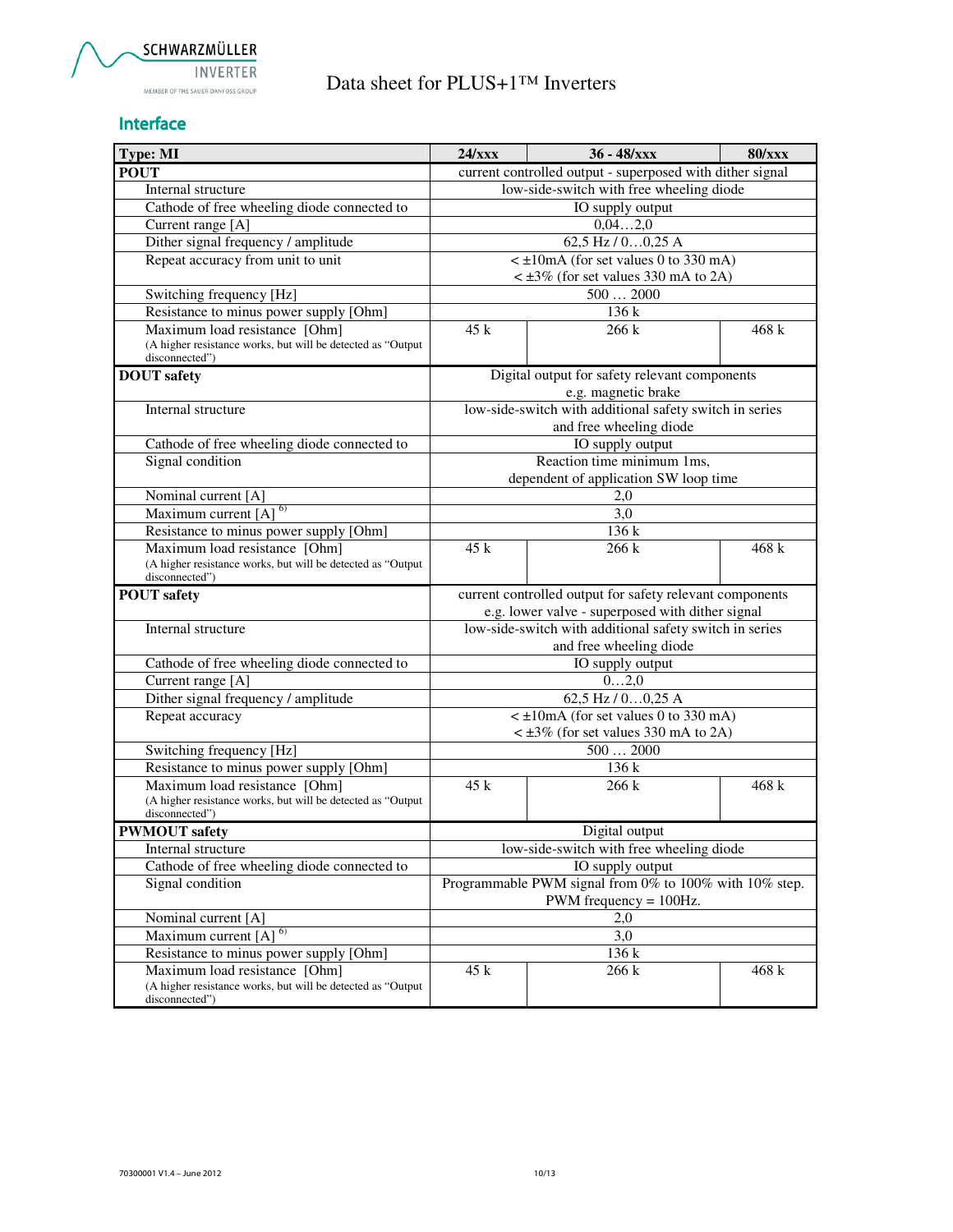### Interface

| Type: MI                                     | 24/xxx                                                      | $36 - 48/xxx$                                        | <b>80/xxx</b> |  |
|----------------------------------------------|-------------------------------------------------------------|------------------------------------------------------|---------------|--|
| <b>Encoder supply</b>                        | Power supply for encoder (e.g. sensor bearing)              |                                                      |               |  |
| Supply voltage [VDC]                         | $13V \pm 10\%$ , Ri = 30 Ohm                                |                                                      |               |  |
| Protection                                   |                                                             |                                                      |               |  |
| Max. input voltage [V]                       | 36                                                          | 62                                                   | 105           |  |
| Max. input voltage spikes for $< 100$ ms [V] | $\overline{36}$                                             | 72                                                   | 120           |  |
| Over current, short circuit                  |                                                             | Current limitation at 0,1 A                          |               |  |
| Encoder channel A / Encoder channel B        |                                                             | Square wave signal from encoder with 90° phase shift |               |  |
|                                              |                                                             | between channel A and channel B                      |               |  |
| Internal structure                           |                                                             | Internal pull-up-resistors to power supply encoder   |               |  |
| Pull-up-resistor $[\Omega]$                  |                                                             | 1.1 <sub>k</sub>                                     |               |  |
| Maximum frequency [kHz] (open collector)     |                                                             | $\overline{10}$                                      |               |  |
| Maximum frequency [kHz] (push-pull)          |                                                             | 50                                                   |               |  |
| Low-level (maximum) [V]                      |                                                             | 1,77                                                 |               |  |
| High-level (minimum) [V]                     |                                                             | 7.1                                                  |               |  |
| Protection                                   |                                                             |                                                      |               |  |
| Max. input voltage [V]                       | 36                                                          | 62                                                   | 105           |  |
| Max. input voltage spikes for < 100ms [V]    | 36                                                          | 72                                                   | 120           |  |
| Rheo                                         | Measurement of an external resistance to minus power supply |                                                      |               |  |
|                                              |                                                             | (e.g. motor temperature sensor)                      |               |  |
| Range of resistance $[\Omega]$               |                                                             | 0.12k                                                |               |  |
| Protection                                   |                                                             |                                                      |               |  |
| Max. input voltage [V]                       | 36                                                          | 62                                                   | 105           |  |
| Max. input voltage spikes for $< 100$ ms [V] | 36                                                          | 72                                                   | 120           |  |
| CAN H / CAN L                                |                                                             | Serial interface V2.0B                               |               |  |
| Baud rate                                    |                                                             | Maximum 1 Mbps                                       |               |  |
| Protection                                   |                                                             |                                                      |               |  |
| Max. input voltage [V]                       | 36                                                          | 62                                                   | 105           |  |
| Max. input voltage spikes for $< 100$ ms [V] | 36                                                          | 72                                                   | 120           |  |
| <b>Sensor supply</b>                         |                                                             | Power supply for external sensors                    |               |  |
| Programmable output voltage [VDC]            | $5/10/12$ (MIxx-X1-version: Constant value = 10V)           |                                                      |               |  |
| Tolerance [%]                                | 5                                                           |                                                      |               |  |
| Maximum output current [A]                   | 0,1                                                         |                                                      |               |  |
| Protection                                   |                                                             |                                                      |               |  |
| Max. input voltage [V]                       | 36                                                          | 62                                                   | 105           |  |
| Max. input voltage spikes for $< 100$ ms [V] | 36                                                          | $\overline{72}$                                      | 120           |  |
| Over current, short circuit                  | Current limitation at 0,1 A                                 |                                                      |               |  |

 $6$ ) For 1 second.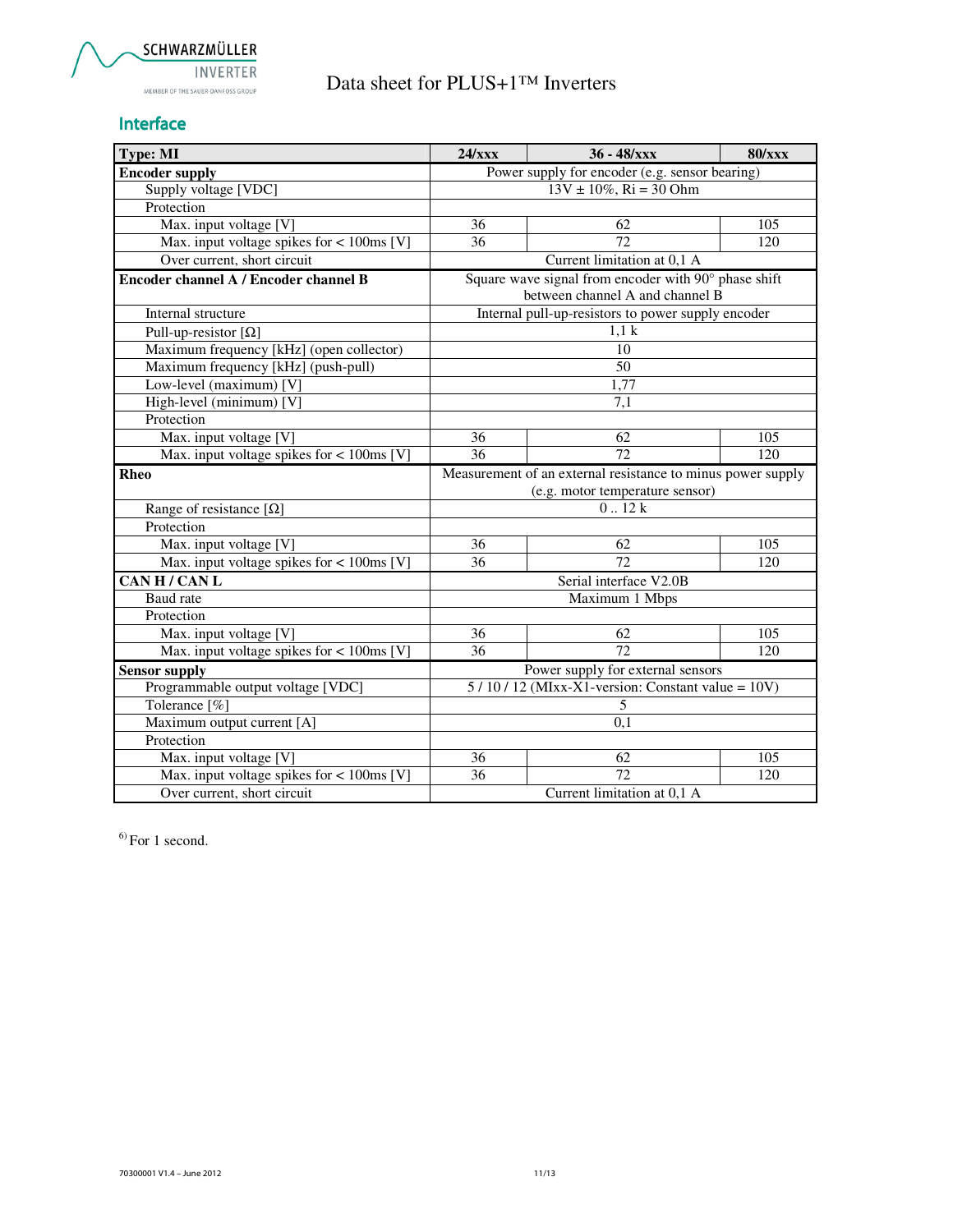

# INVERTER<br>MEMBER ON THE SAUER DANFOSS GROUP **Data sheet for PLUS+1™ Inverters**

### Wiring diagram for version MIxx-S